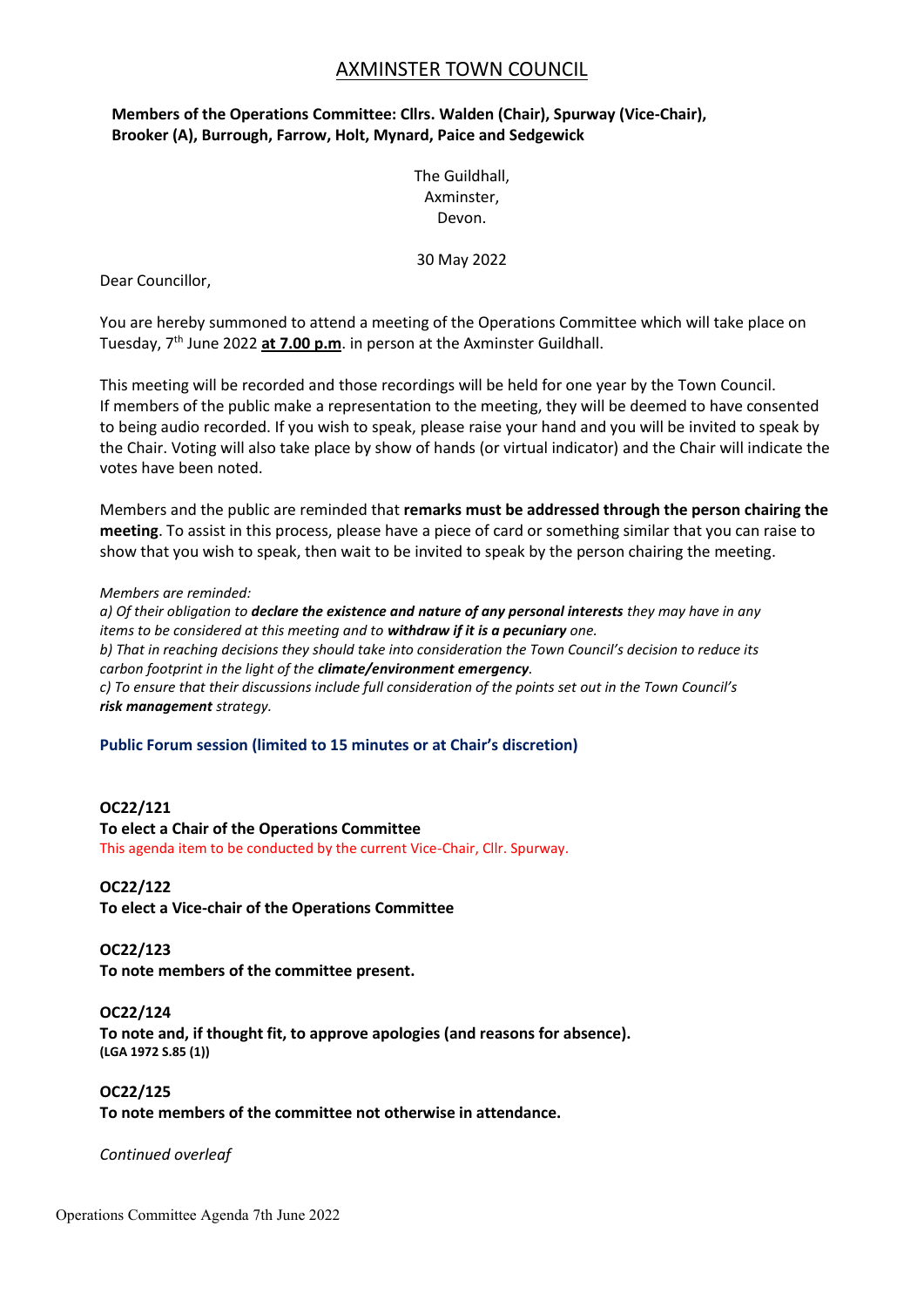## **OC22/126**

**To receive any declarations of interest from members of the committee in relation to items of business on this agenda and to note any dispensations previously afforded.** *This does not preclude the need for members to declare any additional interests that may arise during the meeting.*

### **OC22/127**

**To consider and, if thought fit, approve the minutes of the Operations Committee meeting held 3 rd May 2022 and to consider any matters arising (not included within this agenda as business to be attended to.)**

### **OC22/128**

**To consider any matters arising (not included within this agenda as business to be attended to)**  from the meeting of the 3<sup>rd</sup> May 2022 and to receive progress report from Clerk:

### **OC22/129**

**To consider any matters listed on this agenda that Councillors consider should be dealt with as confidential business as per the provisions of The Public Bodies (Admission to Meetings) Act 1960.**

# **Operations Committee business to be considered:**

### **OC22/130**

**To consider matters pertaining to the Guildhall building (and curtilage):**

### **OC22/131**

### **To consider matters pertaining to the Old Courthouse (OCH) Complex:**

i) To consider request from neighbour that shared access be granted via Western Power Distribution to the mains supply junction box on the front elevation of the Old Courthouse building.

## **OC22/132**

## **Update on Section 106 projects ongoing:**

i) Proposed Jubilee Field climbing wall – to receive update from Clerk.

#### **OC22/133**

**To consider matters pertaining Town Centre development and regeneration:**

## **OC22/134**

## **To consider matters pertaining to the Jubilee Field Open Space amenity:**

i) To reflect upon the recent opening event (held 2/6/2022) and to consider future improvements and amenity provision on this site for the benefit of residents and visitors.

### **OC22/135**

**To consider matters pertaining to the Town Cemetery:**

#### **OC22/136**

**To consider matters pertaining to Town Allotments:**

#### **OC22/137**

**To consider matters pertaining to Health and Safety Working Party (group):**

*Continued overleaf*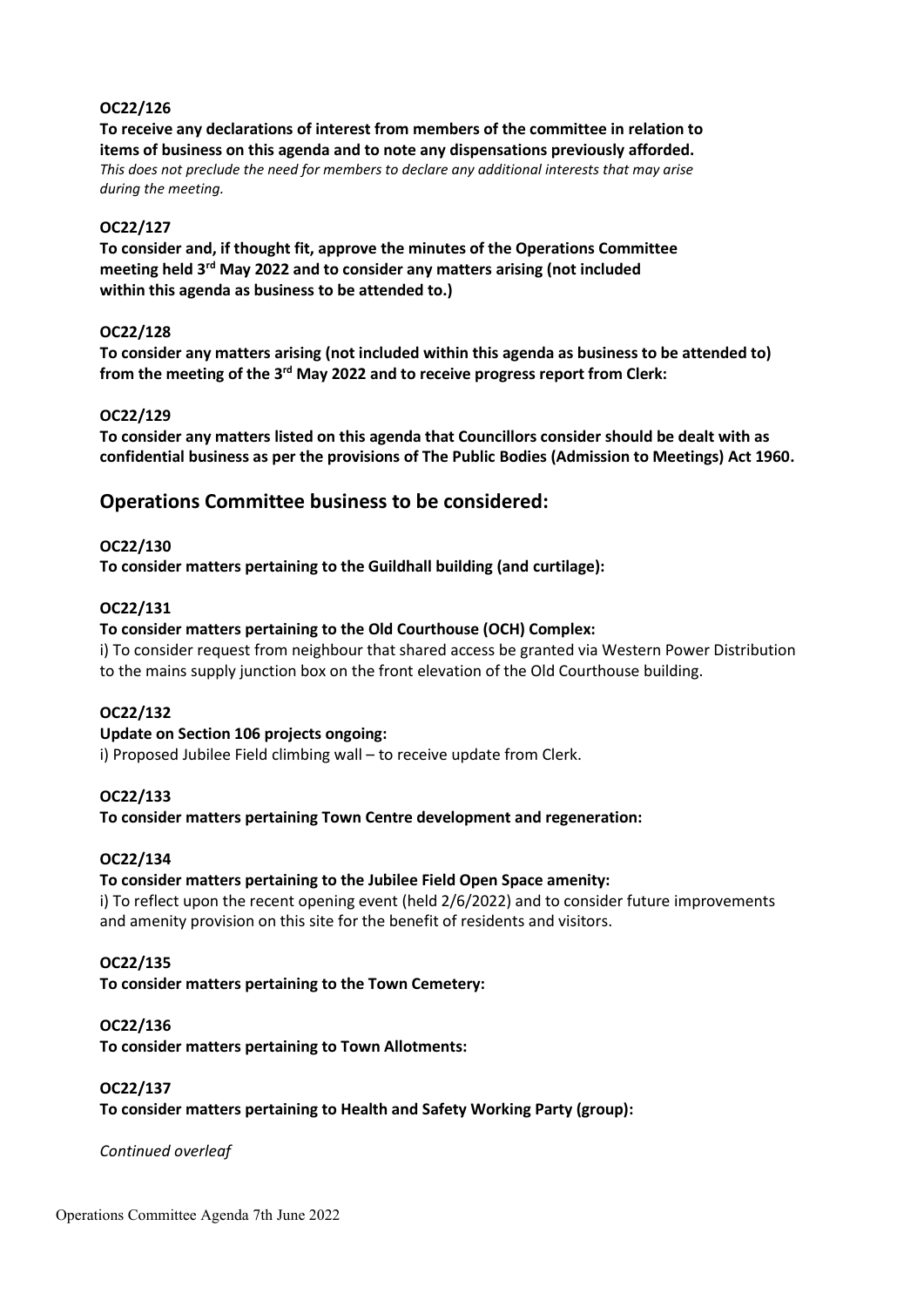## **OC22/138**

**To consider update from Clerk on arrangements for Operation London Bridge:**

## **OC22/139**

## **To consider proposals for new/improved/replacement amenities in the parish:**

i) To consider proposal that an additional bench amenity be provided outside the retail shop on Millwey Rise, this amenity to be paid for by the Town Council from its annual bench budget (£5000 FY22-23) and to receive update from Clerk on recent correspondence with EDDC on the subject of street furniture and amenities.

ii) To consider request that one of more of the Town Council's bench assets within the town be designated as "Happy to Chat" benches – part of a nationwide scheme to promote engagement and to bolster and improve resident's mental health and reduce isolation and loneliness.

iii) To consider request from a resident that a bench amenity be provided within the Raymond's Hill ward area. iv) To consider proposal that an additional VAS mounting pole be sited on Trinity Hill Road to reduce speeding in that area of the parish.

v) To note recruitment of additional groundskeeping staff and for committee to provide direction to officers as to specific areas of concern that said staff can be tasked with improving.

## **OC22/140**

## **To consider matters pertaining to environmental projects and issues within the parish:**

i) To consider request from National Hedgehog Rescue Charity (sent to all UK Councils) that the Town Council set aside £150 towards the purchase of a Hedgehog Highway kit to promote hedgehog protection issues and to raise awareness of their ever-decreasing numbers. The kit would be ordinarily be made available to residents free-of-charge.

ii) To receive an update from Clerk on recent developments with the tentative "Station Green Wedge" project. iii) To note the current value of the Community Benefit Fund (Newlands PV) and to consider whether Council wishes to promote this further within the Axminster community to encourage applications for sustainable, green and environmentally-friendly projects.

## **OC22/141**

**To consider matters pertaining to Risk Management Assessments (standing Committee agenda item):**

## **OC22/142**

**Chair's Announcements / Matters of Urgency to be noted:**

## **OC22/143**

**Date of next scheduled meeting for the committee; 5 th July 2022**

## **OC22/144**

If appropriate, Vice-Chair of Committee to propose that, under the provisions of the Public Bodies (Admission to Meetings) Act 1960, (as amended by the Local Government Act 1972, the public, (including the press) be excluded from the meeting as publicity would be prejudicial to the public interest by reason of the confidential nature of the business to be transacted.

*Continued overleaf*